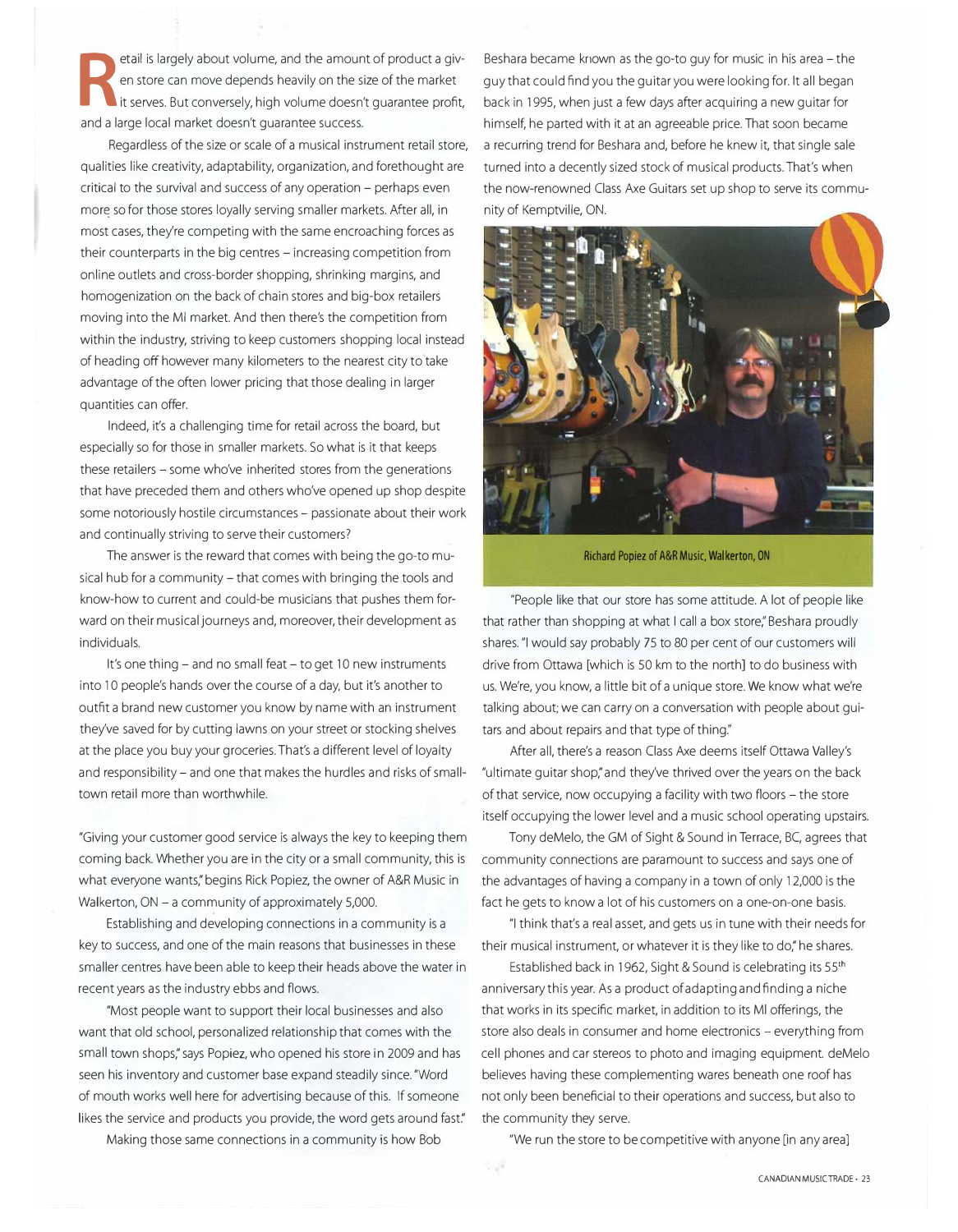... and that comes down to people feeling they are getting a great shopping experience;' says deMelo, noting much of his customer base is more than willing to make the 45-minute drive to Terrace from nearby Kitimat, BC. He also attracts customers from several of the indigenous communities surrounding Terrace, and even gets regular visits from customers as far away as Prince Rupert, over 150 km east.

Class Axe Guitars and Sight & Sound aren't the only shops that . have customers driving in from out of town, though.

Across the country in Bridgewater, NS, Town's End Strings & Things has been the only music store along the south shore of the province for over 20 years. The shop is currently operated by the dynamic duo of Beth Townsend and her daughter, Patricia, and services music lovers in an area that stretches as far as two hours away.



**(L-R) Beth, Odin & Patricia Townsend of Town's End Strings & Things, Bridgewater, NS** 

Good customer service is of course a big driver of new and repeat business, but it isn't the only thing these stores have going for them. Another key to their success is their custom-catered offerings, tailored specifically to the unique individual markets they serve. That could be the rare vintage guitar from decades past sourced through Class Axe Guitars, or the sale of an instrument and the tablet that will teach its new owner how to play it from Sight & Sound. It could be someone finding their creative stride with a top-end keyboard from A&R Music, or a young learner on Nova Scotia's south shore signing up for lessons at Town's End Strings & Things.

But while these four distinct businesses serve unique markets in unique ways, they do share many things in common, and many of those are the challenges they face in their day-to-day operations. Perhaps none is more significant than pricing their merchandise.

"Pricing is always hard. Competing with larger stores in the city can be just as challenging as competing with online sales from nonbrick-and-mortar stores," says Popiez.

Beshara echoes the challenge, noting that his shop strives to be competitive with pricing, even with some of the bigger retailers serving the Capital Region. "People will drive an hour to save \$10," he says, clearly drawing from experience, "so we are absolutely competitive on our pricing:'

"We don't just do our own thing [because we serve an isolated market]; you just can't get away with that anymore," deMelo takes over. "Even though we live out in the nosebleeds, our customers are still a lot more conscious of what's happening. A lot of people think you have to go to the larger centres for lower pricing, but the way I try to run this store is, we should be good enough to lift it up, put it down town in the middle of a large centre, open the doors, and still be competitive - not only in terms of price, but also service and the shopping experience. We don't just want to be good enough for our market; we want to be good enough for anywhere, and our customers appreciate that."

According to deMelo, when it comes to pricing a new item, they'll research the asking price from larger players to get an idea of where they need to be.

Town's End Strings & Things tends to focus on entry-level and more affordable instruments, considering much of its customer base is comprised of young learners. Even still, they keep a close eye on their competition in bigger centres.

"We check online almost daily," says Beth. "The large music stores from one province to another, we always check their prices and always are competitive with them, but then we also have to check Amazon and the U.S. retailers as well."

The competition from the digital domain affects retailers across the board, but particularly retailers like those comprising our panel, who serve customers from longer radii thanks to their not-so-dense rural populations.

Forrester Research, an American market research firm, projects that in 2019, 10 per cent of all Canadian retail spending will be conducted online - up from 6 per cent in 2014. Considering Canadian retail sales totaled \$505 billion in 2014, according to Statistics Canada, that's a significant percentage that almost puts us on par with the U.S.



Bob Beshara of Class Axe Guitars, Kemptville, ON